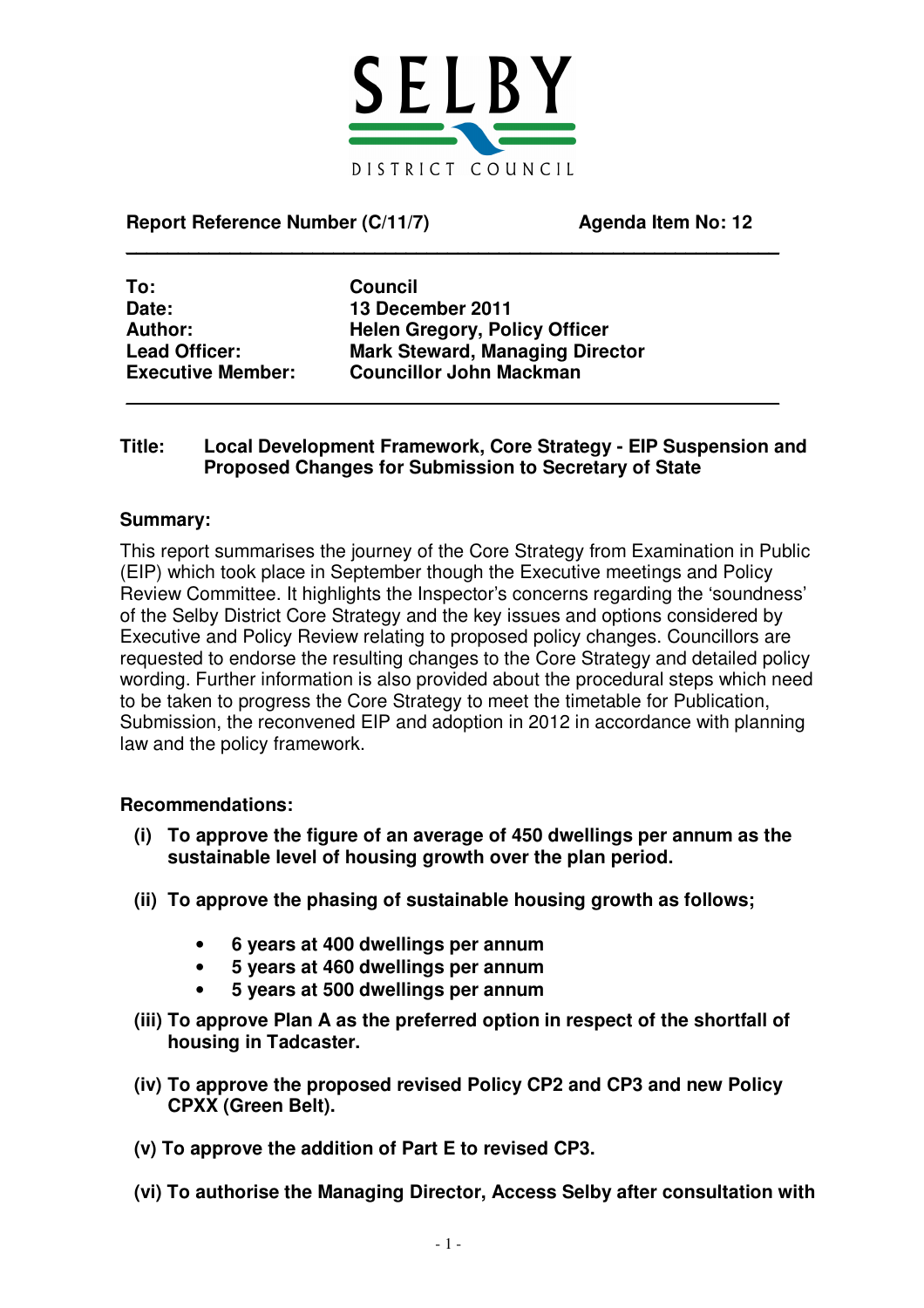**the Lead Executive Councillor for Place Shaping, to agree any minor or consequential amendments to the Core Strategy necessary to reflect the principle issues determined by the Executive in relation to overall housing numbers, deliverability of development in Tadcaster and Green Belt Policy.**

- **(vii)To approve the consultation arrangements and the Publication and Submission of the Proposed Changes to the Secretary of State.**
- **(viii) To authorise officers to make the necessary arrangements for a reconvened EIP in Spring next year, the date to be confirmed.**

# **Reasons for recommendations:**

Implementation of the statutory development plan within the timescale agreed with the Government Inspector for the proper planning of Selby District.

# **1. Introduction**

- 1.1 Executive considered Report E/11/42 on 24 November 2011 and the Minutes set out the recommendations to Policy Review on the same date.
- 1.2 Policy Review (Report PR/11/9) considered the issues and proposed a number of changes to the recommendations (see Draft Minutes at Appendix 1 attached).
- 1.3 Executive met again on 1 December to consider Report E/11/43 which set out the issues with the addition of further information from the Council's consultants on the overall housing numbers.
- 1.4 This report outlines the key issues and background to the recommendations proposed by the Executive for Councillors' information.

# **2. Background**

- 2.1 The Examination in Public (EIP) of the Selby District Core Strategy (SDCS) took place in September 2011.
- 2.2 However, during the EIP, the Inspector identified two main matters on which he considers the SDCS is unsound; Green Belt and growth at Tadcaster. The Inspector has also identified a significant risk of unsoundness regarding the overall scale of housing development.
- 2.3 The Council requested that the examination be suspended to allow further work to be carried out to address the acknowledged deficiencies in the Core Strategy and the Inspector agreed to this request. His decision is set out in a letter dated 10 October 2011- a copy of which is available on the Council's Website EIP page.
- 2.4 The Inspector therefore agreed to the Council's request and the examination has been suspended to allow the Council to address the following three topics, as set out in the Inspector's Ruling:
	- $(i)$ The overall scale of housing development over the plan period;
	- (ii) The scale of housing and employment development proposed for Tadcaster and the implications for the Green Belt;
	- (iii) The strategic approach to Green Belt releases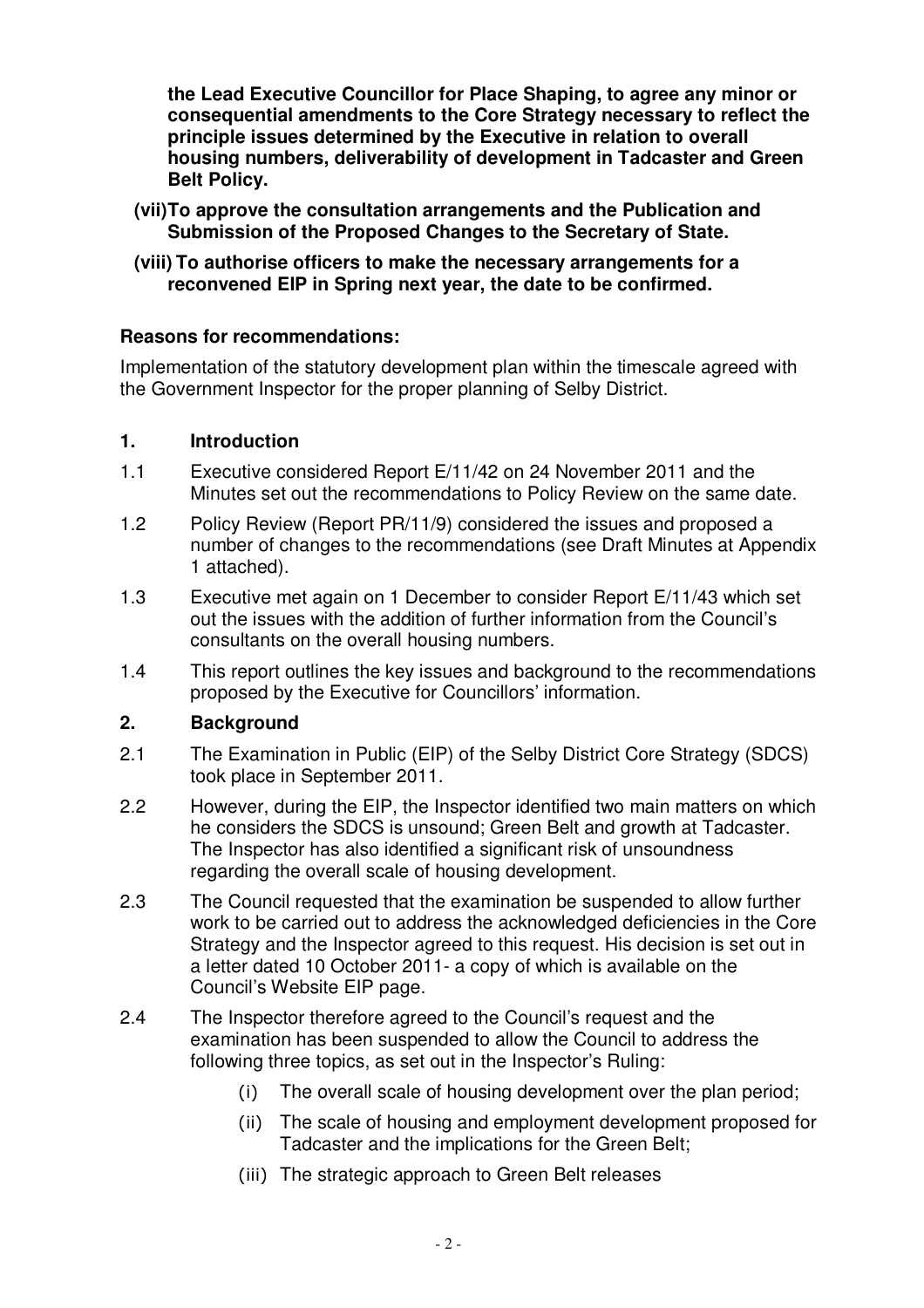# **3. Recent Evidence Base Work**

# **(i) The Overall Scale of housing development over the plan period**

- 3.1 The Inspector concluded that the Council's case for relying on the RSS figure was not sufficiently robust and the Council should reconsider the overall housing target in the light of the most up-to-date evidence. If the Council intends to rely on a housing requirement which is significantly below one which is derived from the latest evidence, it will need to provide cogent justification for so doing, or face the significant risk that the Inspector will find the Core Strategy unsound.
- 3.2 The Council commissioned Arup Consultants to undertake a robust and rigorous review of all of the available sources of evidence on future housing growth requirements. They considered carefully, from first principles, the various sources of evidence on population growth, household formation, the housing market, housing completions, housing land availability, and the economy.
- 3.3 Their full report is available (and a further paper is attached to Executive Report E/11/43). They recommend that 450 dwellings per annum (dpa) over the plan period is the most robust figure to use.
- 3.4 The plan period for the Core Strategy will run from 2012 to 2027 (15 years from the date of adoption). The base date for the latest 'commitments' from planning permissions is 2011. So, over the 16 years from 2011 to end of the plan period of 2027, this means an increase in the overall housing requirement from 7040 dwellings (dw) (440 dw x 16yrs)<sup>1</sup> to 7200 dw (450 dw x 16 yrs).

### **(ii) The scale of housing and employment development proposed for Tadcaster and the implications for the Green Belt**

- 3.5 The Inspector considers that from evidence given at the hearings by agents of landowners in Tadcaster, it is clear that the Council cannot deliver the housing and employment land that it argues is necessary to meet Tadcaster's needs without releasing land from the Green Belt.
- 3.6 But, notwithstanding the above conclusion, the Inspector highlights concerns about whether the scale of growth proposed for Tadcaster is fully supported by the evidence.
- 3.7 The Inspector considers that the need to take land out of the Green Belt throws this matter into much sharper focus, for the 'exceptional circumstances' test (as set out in PPG2 Green Belts) is unlikely to be met unless there is both:
	- (i) a compelling case for the level of growth proposed for Tadcaster, and
	- (ii) it can be shown that land elsewhere (such as at Sherburn-in-Elmet) would be 'significantly less sustainable' (the phrase at paragraph 2.62 of the RSS).

<sup>&</sup>lt;sup>1</sup> The current Core Strategy period was also 16 years from  $2010 - 2016$  because the latest information then was at 2010 and the expected date of adoption was 2011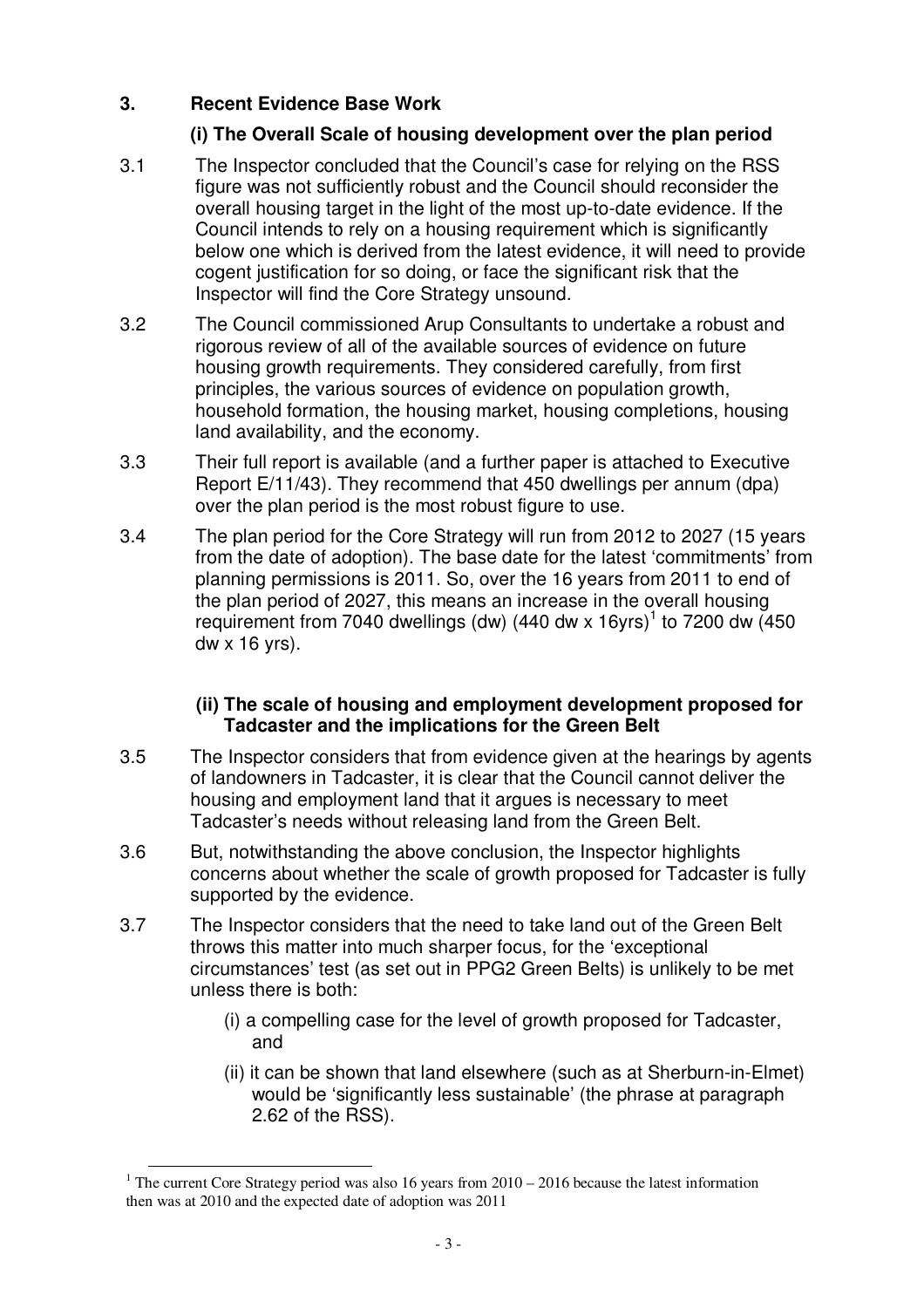*Level of Growth*

- 3.8 The Council has therefore revisited the evidence base on the level of growth proposed for Tadcaster and reviewed whether the level of growth can be accommodated.
- 3.9 The scale and distribution of economic growth was debated at the EIP in the context of Policy CP9 which established an overall District-wide requirement for 37 – 52 hectares of employment land and the precise location of sites to be determined through the Sites Allocation DPD. The Core Strategy text suggests the broad distribution for Tadcaster to be 5-10 hectares based on the Employment Land Studies that have been undertaken. Because the precise amount and location in Tadcaster is not an issue for the Core Strategy and because there has been no specific suggestion by the Inspector that these levels are not sound then further work on this aspect has not been undertaken. The issue of whether there is development land available (either for housing or employment) is discussed below.
- 3.10 Further work however has been undertaken on revisiting the evidence base for the level of housing proposed for Tadcaster. The Core Strategy (Section 5) sets out how the affordable housing need identified from the  $SHMA<sup>2</sup>$  2009 was one of the factors to be taken into account as an appropriate starting point for determining the split of development between the hierarchy of settlements in the District. The Housing Paper<sup>3</sup> confirmed that this was a robust approach.
- 3.11 As such the scale of development proposed in Tadcaster and Sherburn in Elmet was broadly proportionate to the proportion of identified affordable housing need. The Council's SHMA suggests that approximately 11% of District wide affordable need originates in Sherburn in Elmet, and approximately 7% in Tadcaster including identified affordable need in the 'northern sub-area'.
- 3.12 The Submission Draft Core Strategy then altered the balance between the two Local Service Centres (LSCs) to that indicated by the SHMA (see Core Strategy Paragraphs 5.17 and 5.18) so that both Sherburn in Elmet and Tadcaster each had 9% of the district wide housing requirement. However it is now recommended that a more robust approach is that the split reflects the SHMA evidence base without alteration.
- 3.13 The Table below shows how the 450 dpa figure, alteration to the split between Tadcaster and Sherburn in Elmet and the update of planning permissions to 2011 (from 2010 base) would change the level and distribution of new housing allocations in the Core Strategy as submitted. This assumes no change to the overall distribution strategy (other than the highlighted balance between the two LSCs).

<sup>&</sup>lt;sup>2</sup> Selby District Strategic Housing Market Assessment, by Arc4 for SDC, 2009

<sup>&</sup>lt;sup>3</sup> Arup for SDC, 30 November 2011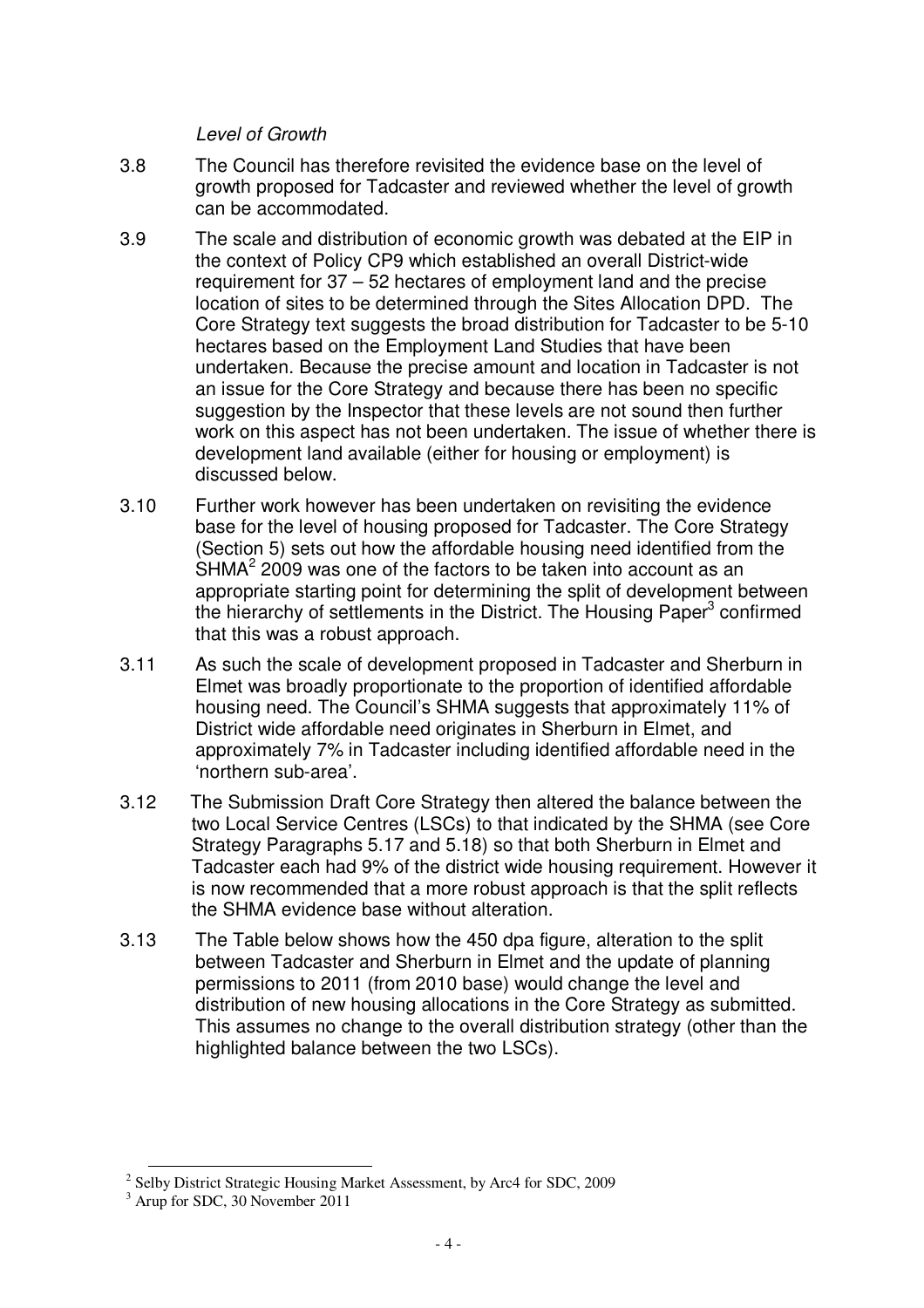|                                   | <b>Overall</b><br>Requirement<br><b>Current</b><br>% | <b>Overall</b><br>Requirement<br><b>New</b><br>% | <b>Current CP2</b><br><b>New</b><br><b>Allocations</b> | <b>Proposed</b><br><b>New</b><br><b>Allocations</b> | <b>Difference</b> |
|-----------------------------------|------------------------------------------------------|--------------------------------------------------|--------------------------------------------------------|-----------------------------------------------------|-------------------|
| Selby                             | 51                                                   | 51                                               | 2336                                                   | 2527                                                | $+191$            |
| Sherburn                          | 9                                                    | 11                                               | 498                                                    | 718                                                 | $+220$            |
| Tadcaster                         | 9                                                    | 7                                                | 457                                                    | 364                                                 | $-93$             |
| Designated<br>Service<br>Villages | 28                                                   | 29                                               | 1573                                                   | 1776                                                | $+203$            |
| Secondary<br>Villages             | 3                                                    | 2                                                | $\mathbf 0$                                            | 0                                                   | 0                 |

3.14 Whether this level of reduced development can be accommodated in Tadcaster was then considered:

# *Consideration of Options*

- 3.15 The Executive and Policy Review reports set out the range of options for addressing the Inspector's concerns on the level of growth at Tadcaster and deliverability issues.
- 3.16 Evidence on land availability was reviewed taking into account the updated information from landowners at the EIP. In the light of this it was clear that there would be shortfall in land available. Consideration was therefore given to the following options (referred to as Plan A and Plan B in the Executive Report E/11/42, dated 24 November):

Option A - Accommodate the shortfall in Tadcaster by:

- 1a Identifying further sites in Tadcaster on non-Green Belt land through the current SHLAA update or
- 1b Work with landowners / last resort CPO to bring existing sites forward or
- 1c Establish exceptional circumstances for a Green Belt review if the alternative sites on non-green belt land are significantly less sustainable

Option B – Reduce Tadcaster figure by the shortfall and relocate the numbers to (in preference order):

- 1. Selby
- 2. Shared between Selby and Sherburn in Elmet
- 3. Sherburn in Elmet.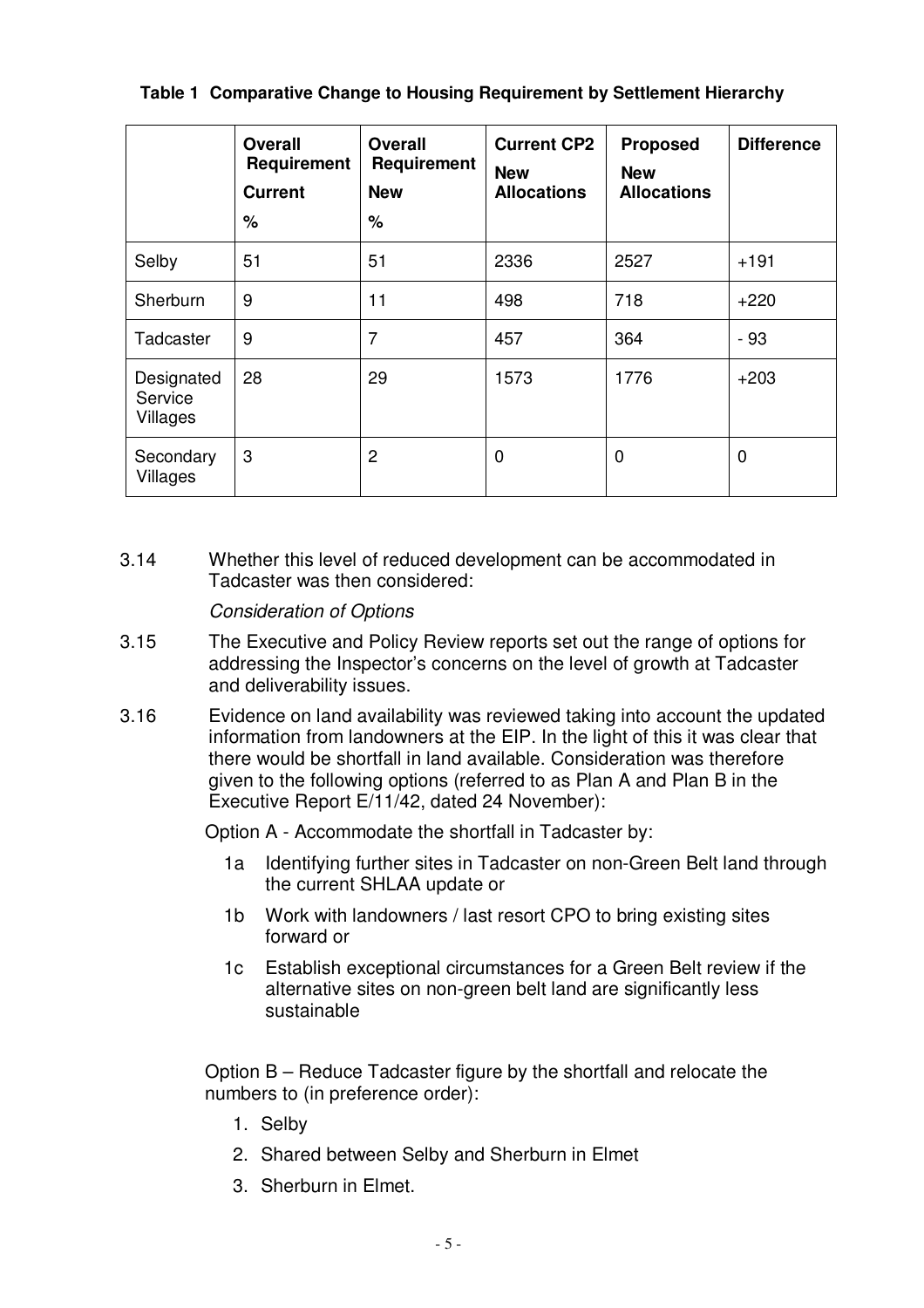- 3.17 Rejected options were redistributing the dwellings to lower order settlements (Designated Service Villages) because that would undermine the overall strategy.
- 3.18 Executive recommend that Option A (Plan A) is the preferred option and Policy Review recommend that Option A (Plan A) should be the approved course of action. That is, based on the evidence, Tadcaster should accommodate its identified requirement because:
	- This is in accordance with the established strategy in the Core Strategy (clearly the most sustainable option)
	- It would protect the appropriate settlement hierarchy
	- Tadcaster is a Local Service Centre
	- It should accommodate its own identified needs
	- Would support regeneration of the town
	- Would seek to reverse the observed decline in population in **Tadcaster**
- 3.19 In order to ensure the deliverability of the Strategy, Policy CP3 (Managing Housing Land Supply) is recommended for amendment and has been developed to reflect that Option A/Plan A is the preferred option. This is provided in Appendix 1. The aims of the revised policy are to provide a sound mechanism for ensuring the scale and distribution of housing development is delivered and managed though close monitoring and positive actions. (A revised Policy CP2 - Scale and Distribution of Housing is also necessary).
- 3.20 The recommended new Green Belt Policy (see below) also provides the mechanism for altering green belt boundaries to accommodate development in exceptional circumstances including the overriding need to deliver the Vision, Aims and Objectives of the Core Strategy (in line with CP2 housing and CP9 employment) and where the need can't be met on non-green belt land or where green belt land offers a significantly more sustainable option overall.
- 3.21 The alternatives within Option B/Plan B would redistribute development to other settlements and would require different CP2 and CP3 policies and were therefore not supported by the Executive.
- 3.22 In addition to the monitoring and remedial action built into revised CP3 (and the scope for green belt review to accommodate needs) the Core Strategy includes other targets and indicators as part of the Implementation section of the plan (see Paragraphs 3.27 – 3.29 below).
- 3.23 For the avoidance of doubt, and since the consideration of these matters by the Executive and Policy Review Committee, it is recommended that Council approve the addition of Part E to revised Policy CP3 to reinstate that element which seeks to ensure that the target (of 40% as set in CP1) of provision of housing on previously developed land is met.

# **Phasing**

3.24 In recommending that the overall scale of housing is revised to 450 dpa and recommending that the overall strategy for distribution remains broadly the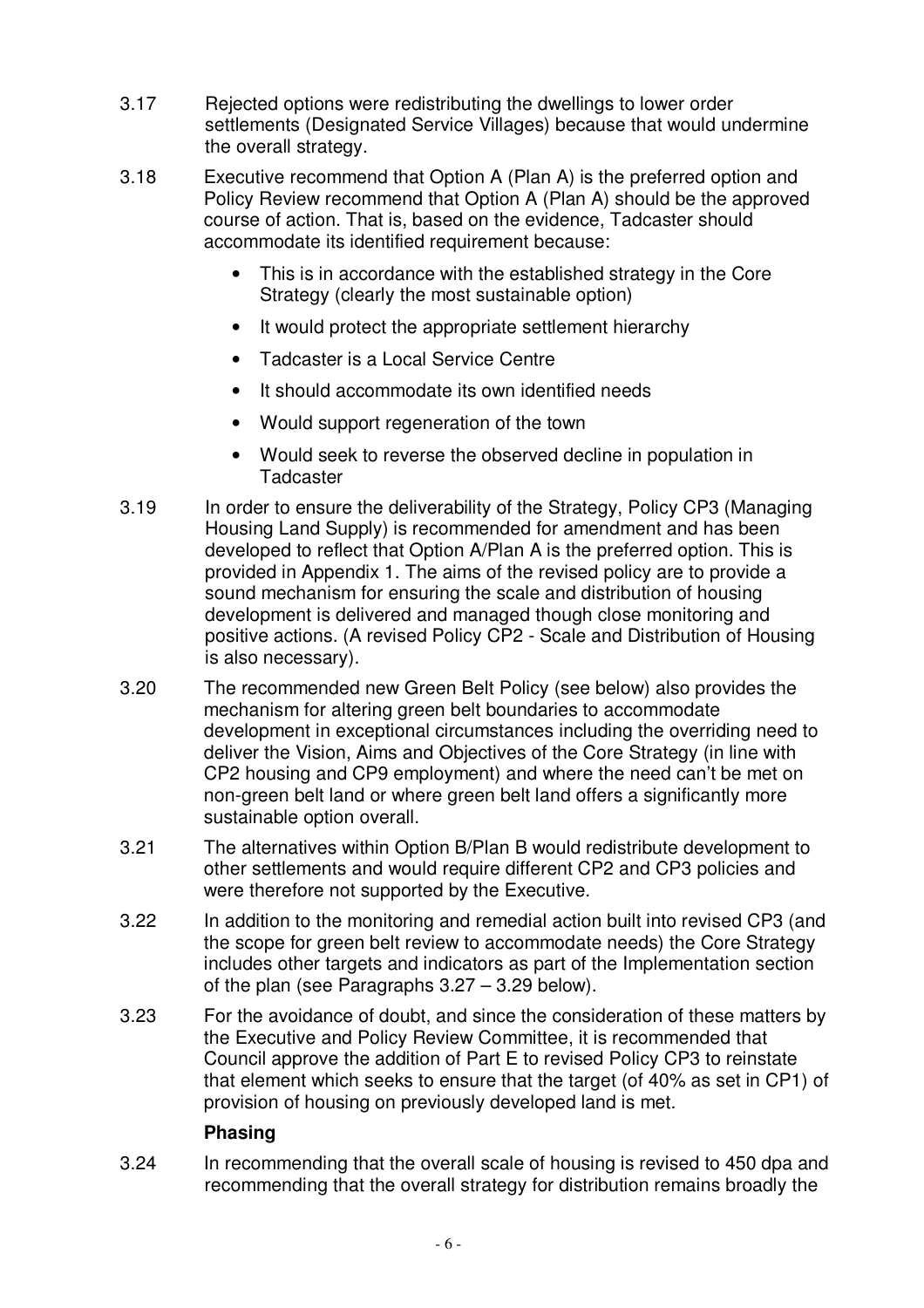same, Executive recommend that housing growth is phased over the plan period.

- 3.25 The Arup paper(s) set out that there is a case for planning for a rate of housing delivery that is lower in the first five years. This is in the light of the evidence available leading to a cautious view being taken regarding economic recovery.
- 3.26 The proposed phasing of the total 7200 dwellings required over the plan period (16 years x 450 dwellings per year) is:

| $1st$ 6 years                         | $2011 - 2017$ | @ 400 dpa | 2400 dw |
|---------------------------------------|---------------|-----------|---------|
| $\vert$ 2 <sup>nd</sup> 5 years       | $2018 - 2022$ | @ 460 dpa | 4800 dw |
| $\frac{1}{3}$ 3 <sup>rd</sup> 5 years | $2023 - 2027$ | @ 500 dpa | 2500 dw |
|                                       |               | Total     | 7200 dw |

#### **Table 2**

3.27 In the light of recommendations on overall scale, phasing and distribution, a proposed revised Policy CP2 is provided at Appendix 2.

### **Monitoring**

- 3.28 As described at Paragraphs 3.19 and 3.22 above, proposed revised Policy CP3 (Managing Housing Land Supply – see Appendix 1) incorporates close monitoring and remedial actions to ensure the deliverability of housing at the required level and in the right location.
- 3.29 Remedial action will be taken if there is under-performance of housing delivery and under-performance is defined as:
	- 1. Delivery which falls short of the quantum expected in the annual target over a continuous 3 year period; or
	- 2. Delivery which does not accord with the distribution specified in Policy CP2 with particular emphasis on delivery in the Principal Town and Local Service Centres over a continuous 3 year period; or
	- 3. Situations in which the housing land supply is less than the required Supply Period<sup>4</sup> as defined by latest Government policy.
- 3.30 As part of the on-going monitoring which is undertaken (and published through the Council's Annual Monitoring Report); if these triggers are met then further reports with recommendations for remedial actions and their implications will be presented to the councillors.

<sup>&</sup>lt;sup>4</sup> This wording provides flexibility as currently this is prescribed as ensuring a 5-year supply but emerging government guidance effectively proposes a 6-year supply and this may alter over the Plan period.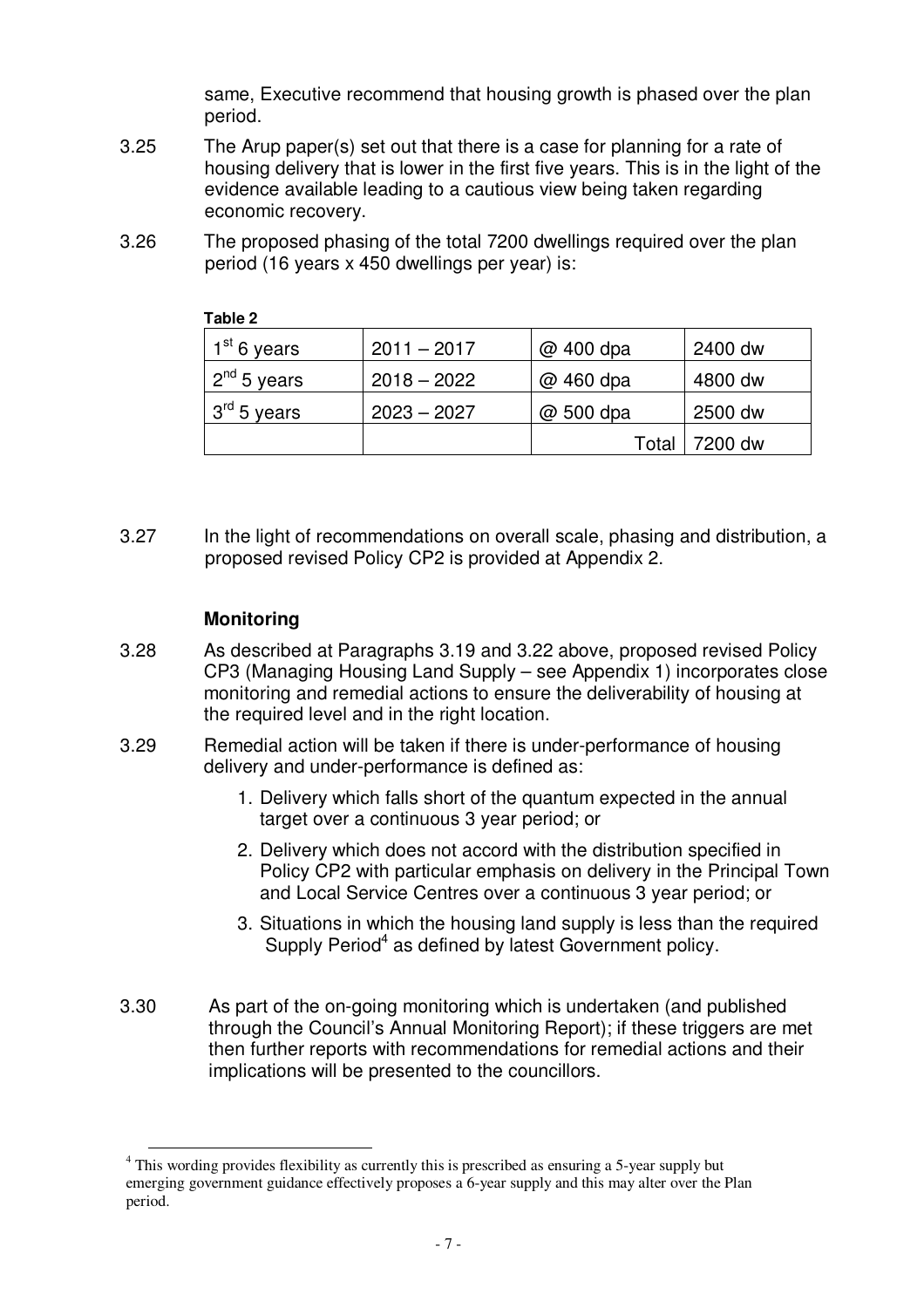# **(iii) The strategic approach to Green Belt releases**

- 3.31 The Inspector establishes that the concern about the SDCS approach to the Green Belt is not that boundary reviews and land releases might be required. Instead, the Inspector believes that the plan fails to give guidance about the considerations to be taken into account when deciding whether Green Belt releases can be justified, and fails to mention the important 'exceptional circumstances' test required by PPG2.
- 3.32 The Inspector's view is that the over-arching strategy for the District should establish the principles that will govern any Green Belt boundary reviews that are deemed necessary at the Site Allocations DPD (SADPD) stage.
- 3.33 The Inspector's view is that such an amendment would not represent a major change in the strategy, but would constitute the elaboration which is necessary to ensure that the SDCS is consistent with national and regional policy and can properly fulfil its strategic role.
- 3.34 The proposed new Green Belt policy is provided in Appendix 3 and covers the following general points:
	- 1. the general extent of the green belt will be protected and control of inappropriate development within the green belt
	- 2. reference to Major Developed Sites in the green belt
	- 3. that a green belt review will be undertaken at a lower DPD stage
	- 4. establish the broad scope of the review
	- 5. as part of the review what exceptional circumstances need to exist if boundaries are to be altered
- 3.35 The proposed new Green Belt Policy will replace the existing Green Belt Policies GB1, GB2, GB3 and GB4 in the Selby District Local Plan. The new policy refers to the 'Proposals Map'. The Proposals Map remains as the SDLP Proposals Map until replaced by any changes adopted through the Sites Allocations DPD.

# **4. Next Steps**

- 4.1 There are no Regulations or Rules governing Suspension of an EIP so there is no formal requirement for consultation. However, within the guidance issued to Inspectors, reference is made to the possibility that any revised document may have to undergo another consultation period. Therefore the critical point is that the version of the Core Strategy on which the Inspector reaches a conclusion about soundness must have been subject to full public consultation and Sustainability Appraisal (SA) etc. – i.e. a process akin to Regulation 27<sup>5</sup>.
- 4.2 The Council must be satisfied that overall (i.e. including the earlier consultations), there has been sufficient opportunity for community engagement in preparing the final version of the Core Strategy (and thereby satisfying paragraphs 4.19-29 of PPS12).

<sup>5</sup> Planning and Compulsory Purchase Act (2004), Town and Country Planning (Local Development) (England) Regulations 2004 and (Amendment) Regulations 2008 and 2009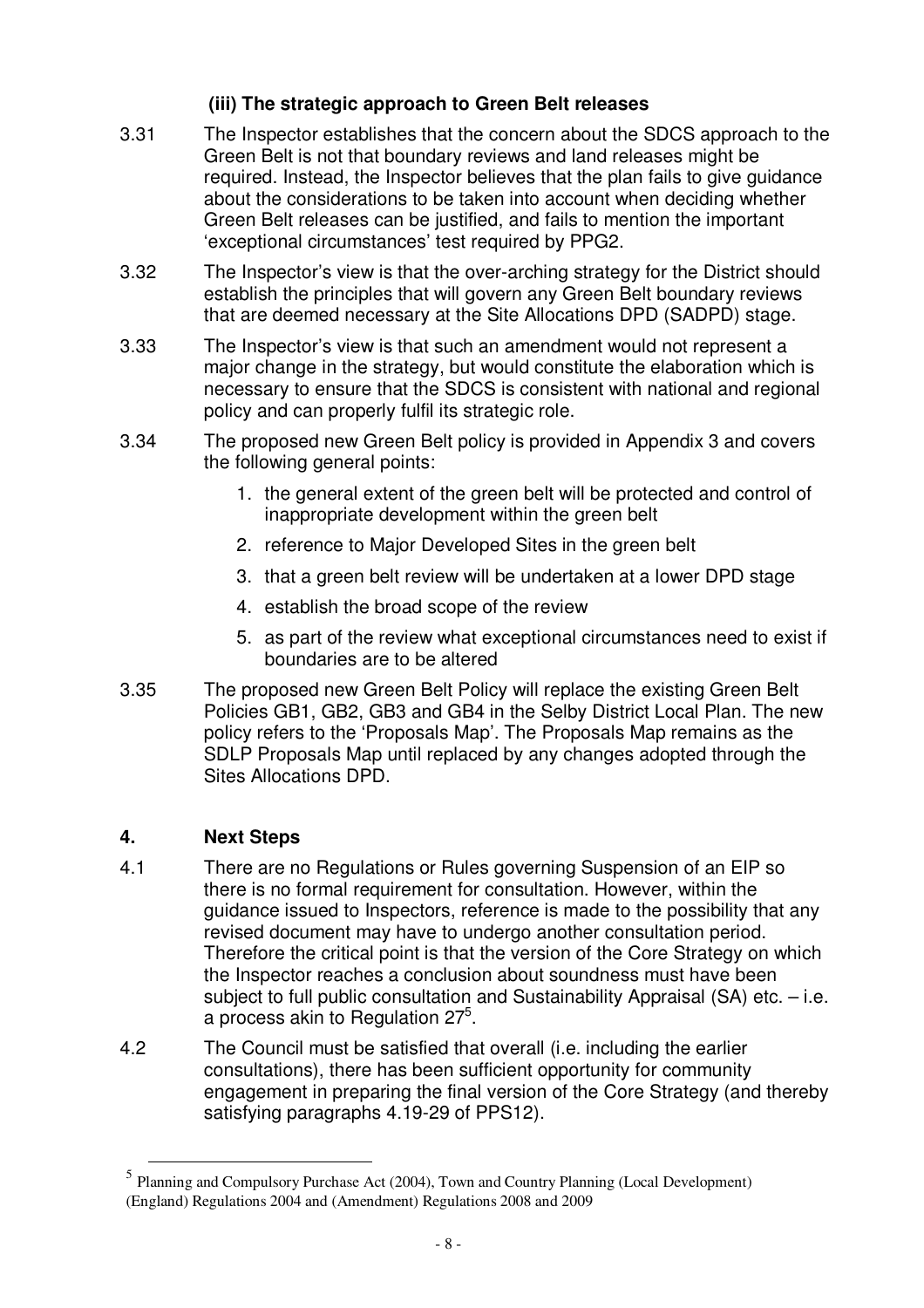- 4.3 Furthermore, if the Council finds it necessary to make further changes to the "suspended" parts of Core Strategy as a result of either (a) the results of public consultation or (b) the debate by interested parties at the resumed Hearings, those changes (unless minor) would then have to undergo a further round of SA and public consultation before the Core Strategy could be found "sound".
- 4.4 As to the process of Submission of changes, again the Regulations do not cover this. The changes could come in the form of another schedule of "Further Proposed Changes" which would be the subject of the Jan/Feb consultation exercise.
- 4.5 It is therefore proposed that the approved proposed changes to the Core Strategy will be formally Published in January 2012 allowing other parties to have the opportunity to make representations on the changes – and we would ask that representors focus on the 'tests of soundness' prescribed in PPS12 (Planning Policy Statement 12 Local Spatial Planning). Following the 6 weeks consultation on the Publication version, the proposed Schedule of Changes and detailed policies and supporting text will be Submitted to the Secretary of State and heard at the reconvened EIP.
- 4.6 As with the current Core Strategy, once the Council agrees that the proposed changes are Published and then Submitted, there is no other opportunity for the Council to make changes (other than minor amendments which do not alter policy). This is because further consultation would be required and that is not allowed for in the timetable agreed with the Inspector when he agreed to the Suspension. The Proposed Changes agreed by Council will be considered at the EIP alongside the representations that will be made by other parties.
- 4.7 In making these proposed changes to the Core Strategy there will be other consequential and minor amendments required; for example ensuring references are incorporated to the revised figure of 450 dpa or the amended plan period to 2011 -2027. There will also be revised supporting text for the revised CP2 and CP3 and new text to accompany the new Green Belt policy. It is proposed that, in order to meet the tight timetable set by the Inspector, these other consequential changes can be agreed with the Managing Director, Access Selby after consultation with the Lead Executive Councillor for Place Shaping. All the changes will be published in a schedule as described at 4.4 above.

#### **5. Conclusions**

- 5.1 The main Executive report (E/11/42 on 24 November 2011) sets out in more detail the ongoing work which is being undertaken to establish land availability, deliverability, settlement capacity and sustainability tests. At this stage it is believed that the increase in housing numbers (to 450 dpa) can be accommodated within the established strategy in line with the Core Strategy Vision, Aims and Objectives. The key findings of this work will be available for 13 December 2011 to confirm this. The documented evidence base will be available during the Publication period and once the changes are Submitted to the Secretary of State in advance of the reconvened EIP.
- 5.2 It is considered that the proposed changes:
	- o Address the Inspector's concerns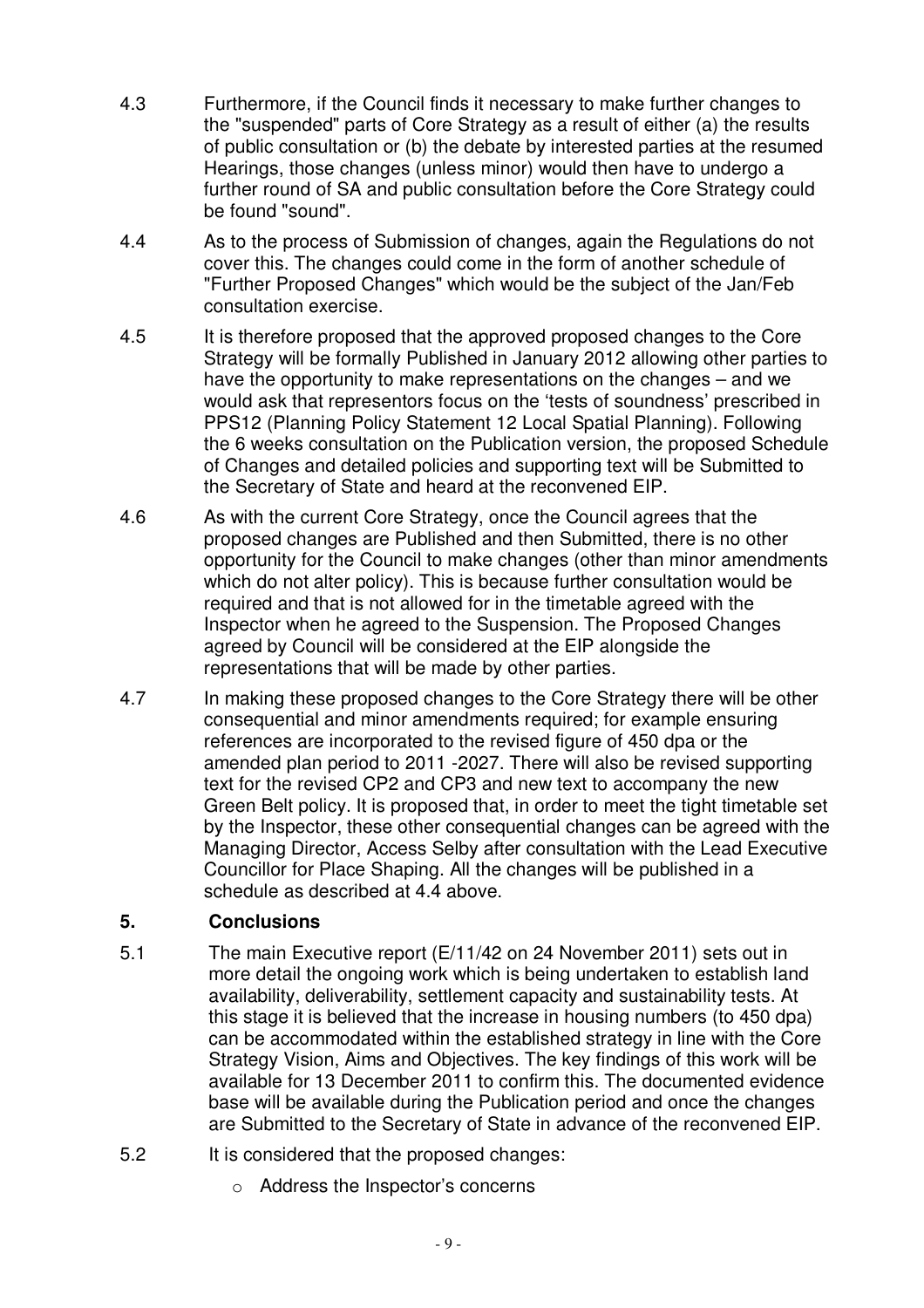- o Do not alter the Vision, Aims and Objectives of the Core Strategy
- o Are based on robust evidence
- o Are deliverable
- 5.3 Executive and Policy Review Committee have agreed the revised policies (CP2 and CP3, except new Part E) and the new Green Belt policy and recommend them to Council for approval.

#### **Contact Details:** Helen Gregory, Policy Officer

*(01757) 292091 hgregory@selby.gov.uk*

#### **Background Documents**

Core Strategy, Submission Draft, May 2011 and associated evidence base. Arup Report, Scale of Housing Growth in Selby, 30 November 2011 Agendas and Minutes from:

Executive 24 November 2011 (E/11/42) Policy Review Committee 24 November 2011 (PR/11/9) Executive 1 December 2011 (E/11/43)

#### **Appendices:**

| Appendix 1 | <b>Proposed Revised Policy CP3</b><br>(Managing Housing Land Supply)              |
|------------|-----------------------------------------------------------------------------------|
|            | Appendix 2 Proposed Revised Policy CP2<br>(The Scale and Distribution of Housing) |
|            | Appendix 3 Proposed new Green Belt Policy                                         |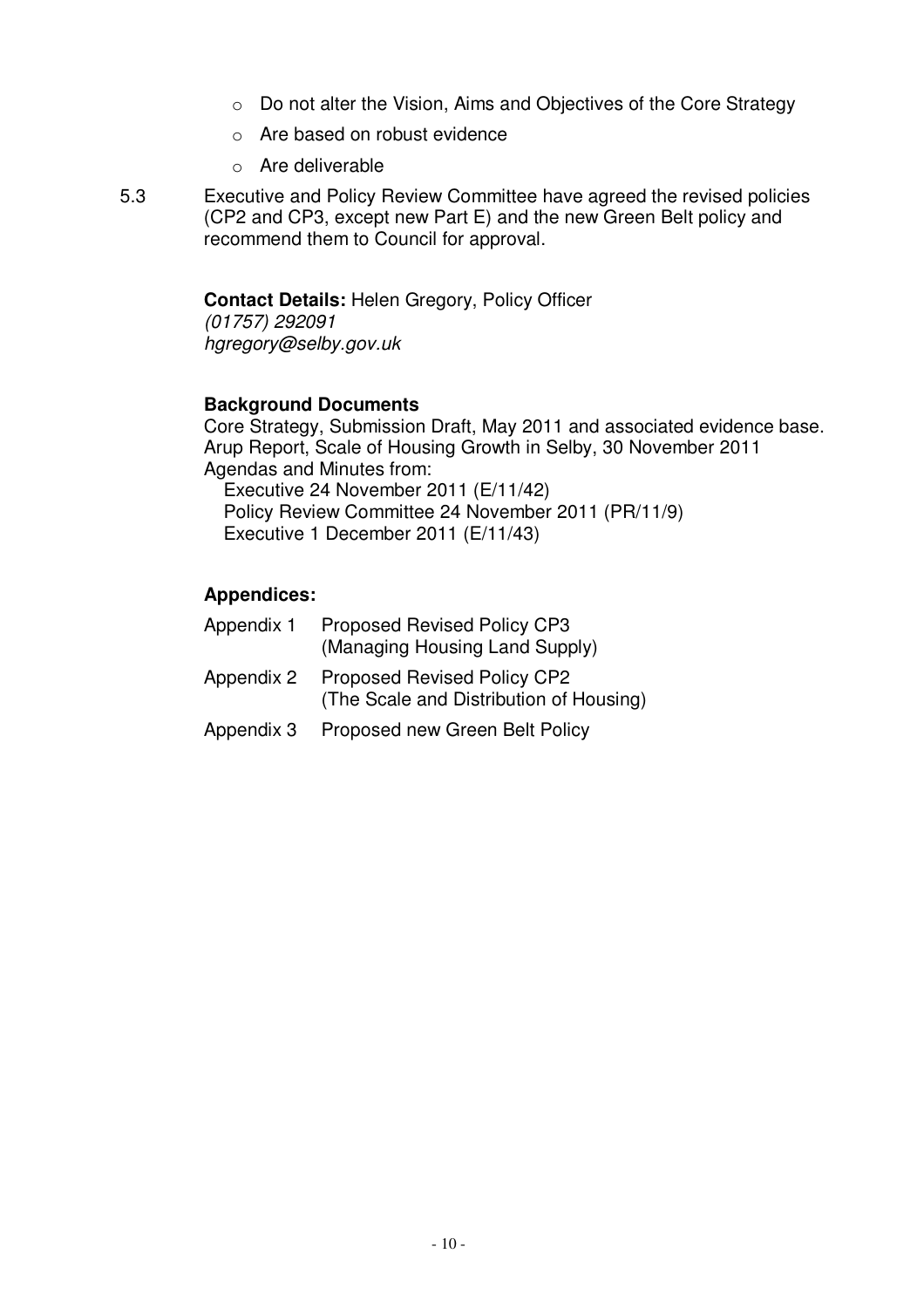**Policy CP2 The Scale and Distribution of Housing**

**A. Provision will be made for the delivery of 450 dwellings per annum and associated infrastructure in the period up to March 2027 phased as follows**

| $2011/12 - 2016/17$ | $400$ dpa |
|---------------------|-----------|
| $2017/18 - 2021/22$ | 460 dpa   |
| 2022/23 - 2026/27   | 500 dpa   |

**B. After taking account of current commitments, housing land allocations will be required to provide for a target of 5340 dwellings between 2011 and 2027, distributed as follows:**

| (Rounded<br>Figures)              | %              | <b>Minimum</b><br>require't<br>16 yrs<br>total<br>2011-2027 | dpa | <b>Existing</b><br><b>PPs</b><br>31.03.11* | <b>New</b><br><b>Allocations</b><br>needed<br>(dw) | $%$ of new<br>allocations |
|-----------------------------------|----------------|-------------------------------------------------------------|-----|--------------------------------------------|----------------------------------------------------|---------------------------|
| Selby**                           | 51             | 3700                                                        | 230 | 1150                                       | 2500                                               | 47                        |
| Sherburn                          | 11             | 790                                                         | 50  | 70                                         | 700                                                | 13                        |
| Tadcaster                         | $\overline{7}$ | 500                                                         | 30  | 140                                        | 360                                                | $\overline{7}$            |
| Designated<br>Service<br>Villages | 29             | 2000                                                        | 130 | 290                                        | 1780                                               | 33                        |
| Secondary<br>Villages***          | $\overline{c}$ | 170                                                         | 10  | 170                                        | $\overline{\phantom{a}}$                           | $\overline{a}$            |
|                                   |                |                                                             |     |                                            |                                                    |                           |
| <b>Total</b>                      | 100            | 7200****                                                    | 450 | 1820                                       | 5340                                               | 100                       |

\* Commitments have been reduced by 10% to allow for non-delivery.

\*\* Corresponds with the Contiguous Selby Urban Area and does not include the adjacent villages of Barlby, Osgodby, Brayton and Thorpe Willoughby.

\*\*\* Contribution from existing commitments only.

\*\*\*\* Target Land Supply Provision (450 dwellings per annum x 16 years)

#### **C. In order to accommodate the scale of growth required at Selby 1000 dwellings will be delivered through a mixed use urban extension to the east of the town, in the period up to 2027, in**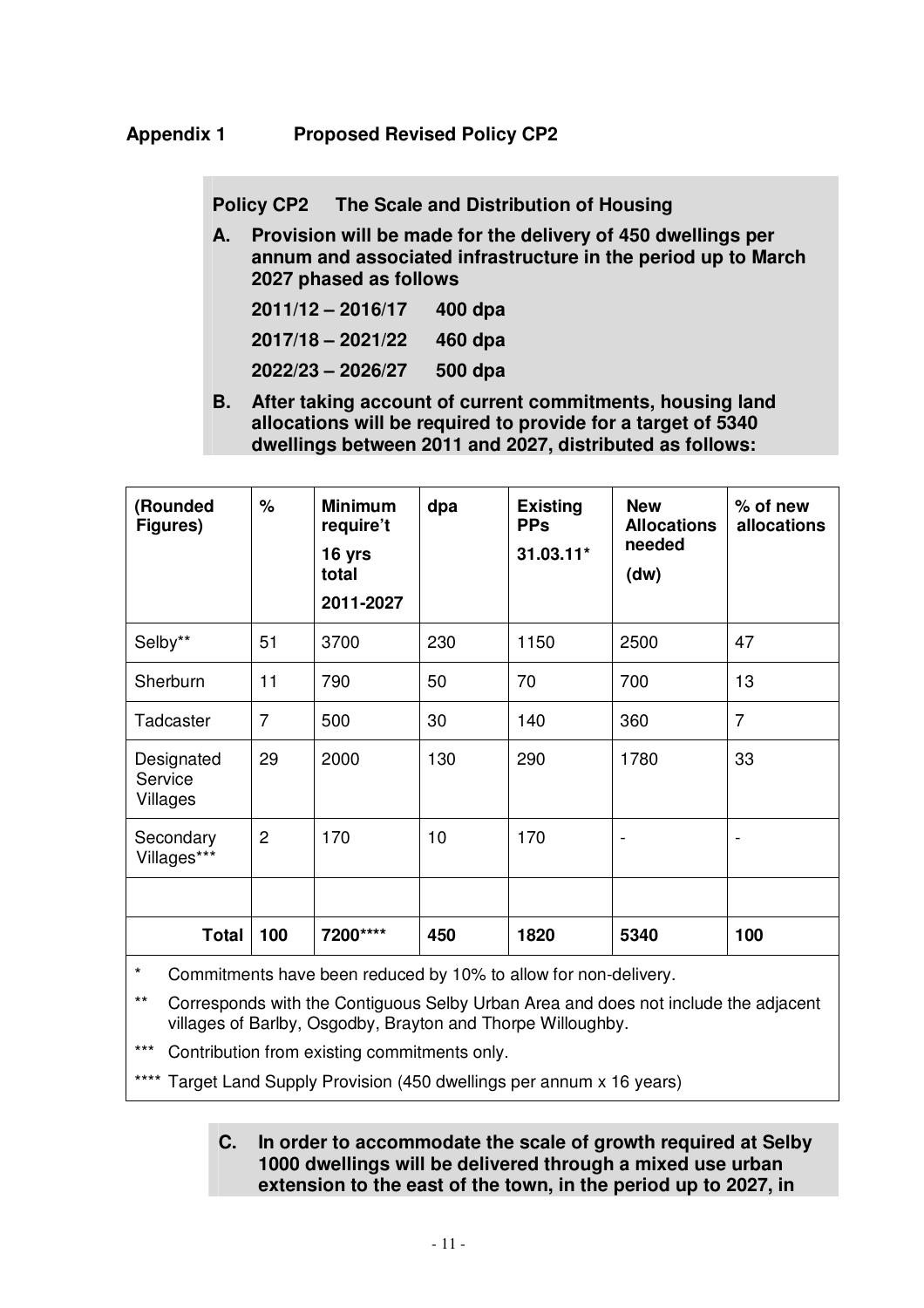**accordance with Policy CP2A. Smaller scale sites within and/or adjacent to the boundary of the Contiguous Urban Area of Selby to accommodate a further 1500 dwellings will be identified through a Site Allocations DPD.**

- **D. Options for meeting the more limited housing requirement in Sherburn in Elmet and Tadcaster will be considered in Site Allocations DPD.**
- **E. Allocations will be sought in the most sustainable villages (Designated Service Villages) where local need is established through a Strategic Housing Market Assessment and/or other local information. Specific sites will be identified through Site Allocations DPD.**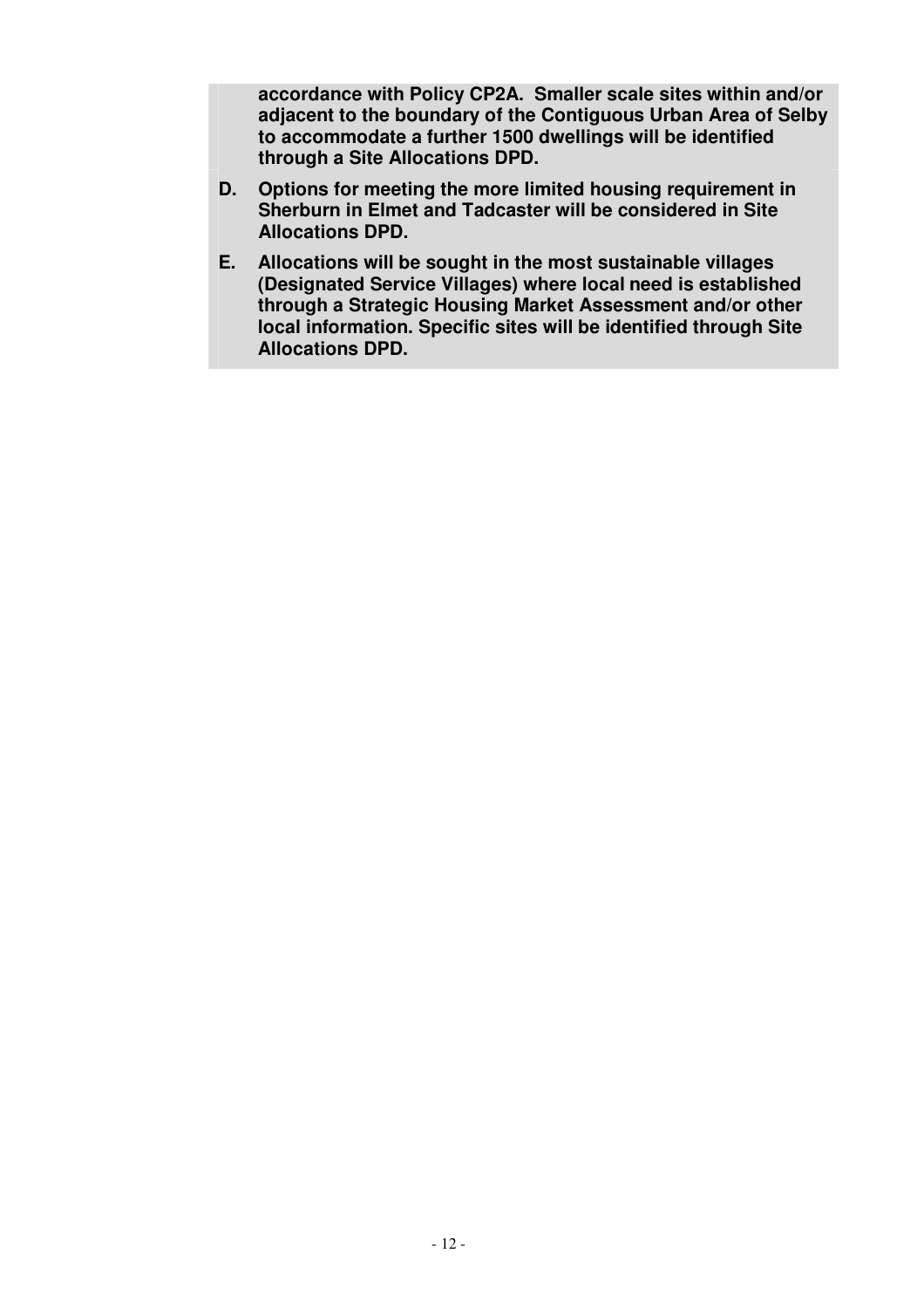# **Appendix 2 Draft Revised Policy CP3**

|    | <b>Policy CP3 Managing Housing Land Supply</b>                                                                                                                                                                                                                                |
|----|-------------------------------------------------------------------------------------------------------------------------------------------------------------------------------------------------------------------------------------------------------------------------------|
| А. | The Council will ensure the provision of housing is broadly in line<br>with the annual housing target and distribution under Policy CP2<br>by:                                                                                                                                |
|    | 1. Monitoring the delivery of housing across the District.                                                                                                                                                                                                                    |
|    | 2. Identifying land supply issues which are causing or which<br>may result in significant under-delivery of performance<br>and/or which threaten the achievement of the Vision, Aims<br>and Objectives of the Core Strategy.                                                  |
|    | 3. Investigating necessary remedial action to tackle under-<br>performance of housing delivery.                                                                                                                                                                               |
| В. | Under-performance is defined as:                                                                                                                                                                                                                                              |
|    | 1. Delivery which falls short of the quantum expected in the<br>annual target over a continuous 3 year period; or                                                                                                                                                             |
|    | 2. Delivery which does not accord with the distribution<br>specified in Policy CP2 with particular emphasis on delivery<br>in the Principal Town and Local Service Centres over a<br>continuous 3 year period; or                                                             |
|    | 3. Situations in which the housing land supply is less than the<br>required Supply Period as defined by latest Government<br>policy.                                                                                                                                          |
| C. | Remedial action is defined as investigating the underlying causes<br>and identifying options to facilitate delivery of allocated sites in<br>the Site Allocations DPD by (but not limited to):                                                                                |
|    | 1. Arbitration, negotiation and facilitation between key players<br>in the development industry; or                                                                                                                                                                           |
|    | 2. Facilitating land assembly by assisting the finding of<br>alternative sites for existing users; or                                                                                                                                                                         |
|    | 3. Identifying possible methods of establishing funding to<br>facilitate development; or                                                                                                                                                                                      |
|    | 4. Identifying opportunities for the use of statutory powers<br>such as Compulsory Purchase Orders.                                                                                                                                                                           |
| D. | In advance of the Site Allocations DPD being adopted, those<br>allocated sites identified in saved Policy H2 of the Selby District<br>Local Plan will contribute to housing land supply.                                                                                      |
| Е. | In the event of a shortfall in the cumulative target (identified in<br>Policy CP1) for the provision of housing on previously developed<br>land being identified, or anticipated, the Council will take remedial<br>action wherever opportunities can be identified to do so. |